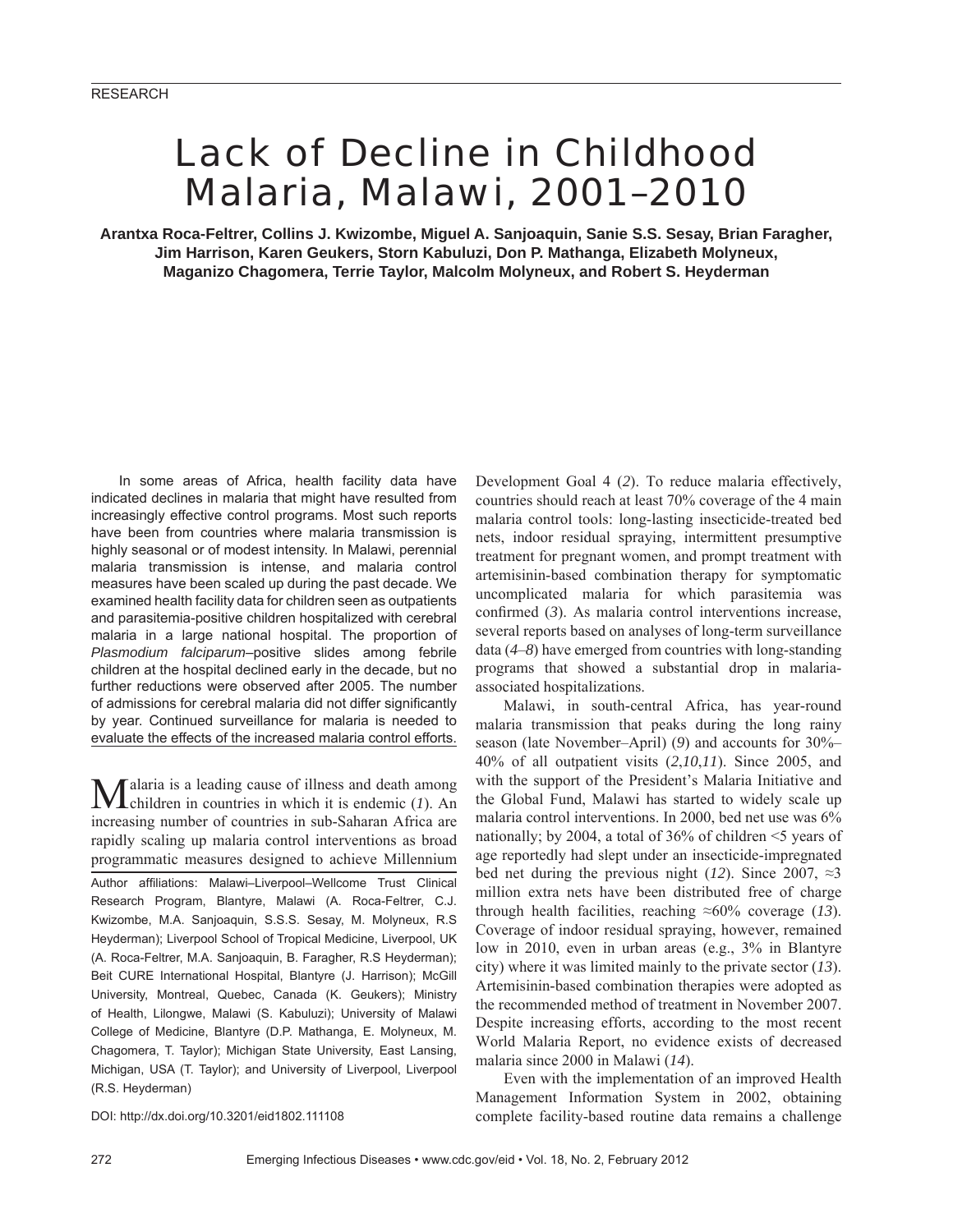in Malawi (*15*). Time trends in health facility records may show evidence of fewer malaria cases and may provide a useful complementary approach to monitor disease changes in settings where routine surveillance systems are incomplete.

Malaria has been studied extensively since the late 1990s at the Queen Elizabeth Central Hospital (QECH) in Blantyre, Malawi (*16*–*19*). In 2001, an improved Pediatric Accident and Emergency Unit (PAEU) was opened, and routine malaria testing of all febrile children in the unit was introduced. A high-dependency research ward in the Department of Pediatrics has been fully functional since 1987 during January–June each year, with the main aim of improving care and undertaking research on severe malaria during the peak malaria season. This arrangement allows monitoring of malaria at a health facility level. We report trends in outpatient visits by malaria parasite–positive children and in admissions for cerebral malaria among children during the past 10 years in the main referral public hospital of Blantyre, Malawi.

# **Methods**

## **Study Site and Population**

We examined health facility data for children in the QECH PAEU and for children admitted with cerebral malaria to the high-dependency research ward at QECH during January 2001–December 2010. To provide information about background rates of asymptomatic parasitemia in nonfebrile children, we monitored trends in the prevalence of parasitemia among children admitted for elective surgery to Beit CURE International Hospital (BCIH), an orthopedic hospital in Blantyre, where all patients are routinely tested at admission for parasites.

QECH is a 1,250-bed, government-funded central hospital that provides primary to tertiary care and admits an average of 50,000 patients per year. QECH serves a population of ≈1 million in Blantyre, surrounding townships, and outlying villages. Most hospitalizations are for community-acquired illnesses, and patients admitted are largely either self-referred or referred from a primary health center within Blantyre. Malaria diagnosis in both the PAEU and research ward was performed by the same personnel, who received regular refresher training throughout the study period. BCIH is a 66-bed teaching hospital that specializes in treating the orthopedic needs of children and adults. It is a referral hospital and therefore covers a population from both urban and rural areas in the same region. Health care is provided free to children at both facilities.

# **Data Abstraction**

From every child in the PAEU who had a febrile illness, blood was obtained for a thick blood film malaria

parasite examination and for measurement of hematocrit. These criteria did not change during the study period. Total monthly numbers of outpatient visits to QECH by children, malaria slides taken, and results of thick-film microscopy were available from the PAEU laboratory records. To obtain estimates of parasite density and blood hematocrit levels, we abstracted individual-level records from January 2001 through December 2010. Because of the large volume of data recorded since 2001, we abstracted data from only 2 days (Monday and Thursday) of the first and last weeks of each month.

The criteria for admission into the research ward with cerebral malaria were consistent with World Health Organization guidelines (*20*) and remained unchanged over time. Diagnostic requirements for cerebral malaria were coma (Blantyre coma score  $\leq$ 3) persisting for at least 4 hours after admission, *Plasmodium falciparum* parasitemia, negative cerebrospinal fluid, and no other cause of coma identified on examination or investigation. These children were a subset of children admitted to QECH and represent virtually all children admitted with cerebral malaria each year during the rainy seasons. All the diagnoses were reviewed daily by an experienced clinician.

Records from BCIH were available only from 2003 onward. The proportion of children admitted to this hospital for elective surgery who had parasitemia served as a proxy measure of the prevalence of parasitemia in the referred community (*5*) because children attending a hospital offering free orthopedic care are unlikely to be biased with regard to malaria risk.

#### **Statistical Methods**

We used Stata version 10.1 (StataCorp LP, College Station, TX, USA) for descriptive and statistical analyses. Monthly slide positivity rates (SPRs) were calculated as the proportion of positive slides of all slides in a given month. Monthly figures for the prevalence of severe anemia (packed cell volume [PCV]  $\leq$ 15), moderateto-severe anemia (PCV 15%–24%), and mild (PCV 24%–33%) anemia also were obtained for the same period. Approximate parasite densities were based on numbers of asexual-stage *P. falciparum* parasites per oilimmersion field on the thick blood film  $(21,22):$  + = 1–10 parasites/100 fields;  $++ = 11-100$  parasites/100 fields;  $+++$  $= 1-10$  parasites/field; and  $+++- = 10$  parasites/field. For our analysis, sick children attending the outpatient clinic who had  $>1$  parasite per field (last 2 categories) were considered to be more likely than others to have a fever that was actually attributable to malaria; changes in the proportion of  $+/++$  and  $+++/++++$  parasite levels over time were therefore assessed by logistic regression. Trends in the malaria SPR and anemia prevalence from the PAEU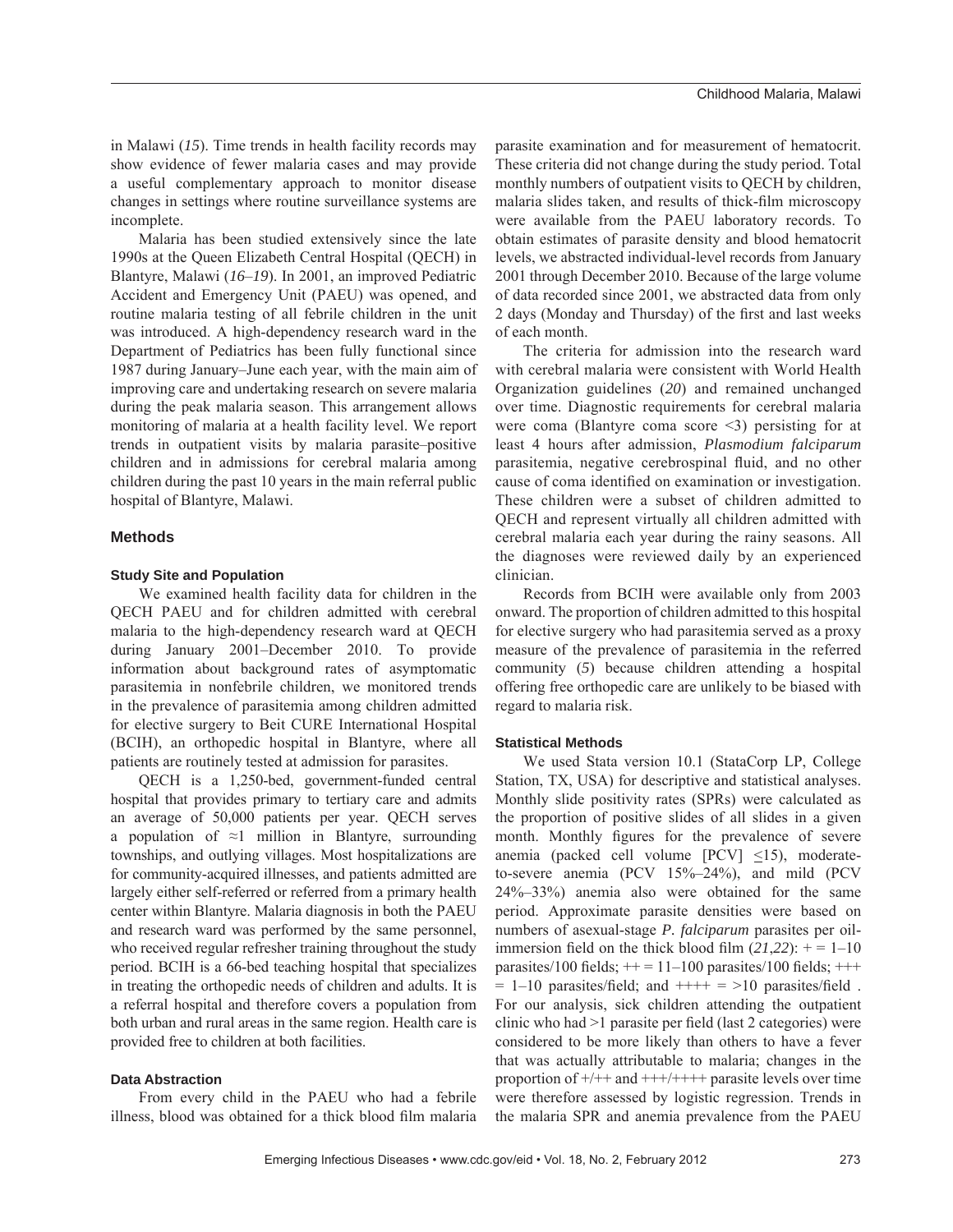# RESEARCH

at QECH, as well as malaria SPR trends from BCIH, were assessed by using logistic regression weighting by the total number of slides taken (for SPRs) or by the total number of children tested (for anemia prevalence). Because of the large number of statistical comparisons performed, differences were considered significant only for p values  $<$ 0.001, although results with a significance level of 0.05 also were reported. Annual trends of cerebral malaria were tested by Poisson regression for 2001–2010 (dependent variable: cerebral malaria counts; independent variable: 2001–2010, reference year 2001).

## **Results**

#### **Slide Positivity Rates among Children in the PAEU**

During January 2001–December 2010, monthly data on the total numbers of outpatient visits, malaria slides, and positive slides were available from the PAEU. During the decade, 686,118 outpatient visits were recorded. Of these, a malaria slide was obtained at 242,953 (35.4%) visits, and 61,320 (25.2%) of these were parasite positive for *P. falciparum*. The total number of outpatient visits in successive years increased gradually, but numbers of slides taken and numbers of positive slides remained approximately constant over time, except for an increase during 2001–2003 (Figure 1). The patterns of outpatient visits for malaria were highly seasonal, with peaks of total positive slides after the main rainy season (December– May) (Figure 1). SPRs peaked in 2001 and 2002 and fell significantly by approximately one third in 2003 and 2004 from 2001 ( $p<0.001$ ). In 2005 and 2006, SPRs significantly decreased from 2001 by an additional one quarter  $(p<0.001)$ , but then returned to the 2003 and 2004 levels in 2007–2010 ( $p<0.001$ ). Although annual SPRs during  $2005-2010$  were significantly lower than in 2001, annual SPRs did not decline further within the last 6-year period (2005–2010) (Table).

# **Parasite Density and Anemia Prevalence among Children in the PAEU**

To analyze parasite densities and hematocrits of children in the PAEU, we abstracted 22,397 records (22,267 with hematocrit information) from the PAEU laboratory books. Books were available for the entire period, except for 2 quarters for which books were missing (October–December 2004 and January–March 2010). No clear differences were observed in parasite density levels over time (Figure 2, panel A). Overall, 15.7% of slides (95% CI 15.2–16.1) had  $>1$  parasite/field (i.e., PAEU visits more likely to be attributable to malaria). This proportion was significantly lower in 2003 (odds ratio [OR] 0.54, 95% CI 0.45–0.64) and 2005 (OR 0.58, 95% CI 0.48–0.69) than in 2001, but no significant differences were seen in the



Figure 1. Temporal trends of total monthly outpatient visits, malaria slides taken, and parasitemia-positive slides recorded in the Pediatric Accident and Emergency Unit at Queen Elizabeth Central Hospital, Blantyre, Malawi, 2001–2010.

remaining years, and no further reductions were observed after 2005.

The overall prevalences of mild, moderate, and severe anemia were 49.7 (95% CI 49.1–50.4), 12.9 (95% CI 12.5–13.4), and 3.2 (95% CI 2.9–3.4), respectively. Each anemia category peaked in 2001 and significantly fell by 23%, 26%, and 39%, respectively, in 2002 (p<0.001). In 2003, the prevalences of all anemia categories significantly decreased by an additional 13%, 29%, and 23%, respectively (p<0.001). No further reductions occurred after 2004 (Figure 2, panel B).

#### **Admissions for Cerebral Malaria**

During January–June in 2001–2010, a total of 1,048 children with cerebral malaria were admitted to the research ward at QECH; 433 (41%) also had severe malarial anemia (PCV  $\leq$ 15%). Data for 2005 were not included because the research ward was not fully functional during that year.

During the 10-year study period, the number of children admitted with cerebral malaria per season ranged from 85 to 150, with the maximum in 2010 (Table). When monthly trends were assessed by Poisson regression and by using 2001 as the reference year, no significant differences were observed by year. The overall linear trend was also tested, but no significant trend was found over time ( $p =$ 0.906).

Compared with 2001, the mean age of patients with cerebral malaria did not significantly vary each year up to 2007 but then significantly increased in 2008–2010 (Table; Figure 3). Mean ages during 2008–2010 (49.0 months  $[95\% \text{ CI } 46.2 - 51.8 \text{ months}]$  remained significantly higher (p<0.001) than the mean age during 2001–2007 (43.3 months [95% CI 38.2–42.4 months]).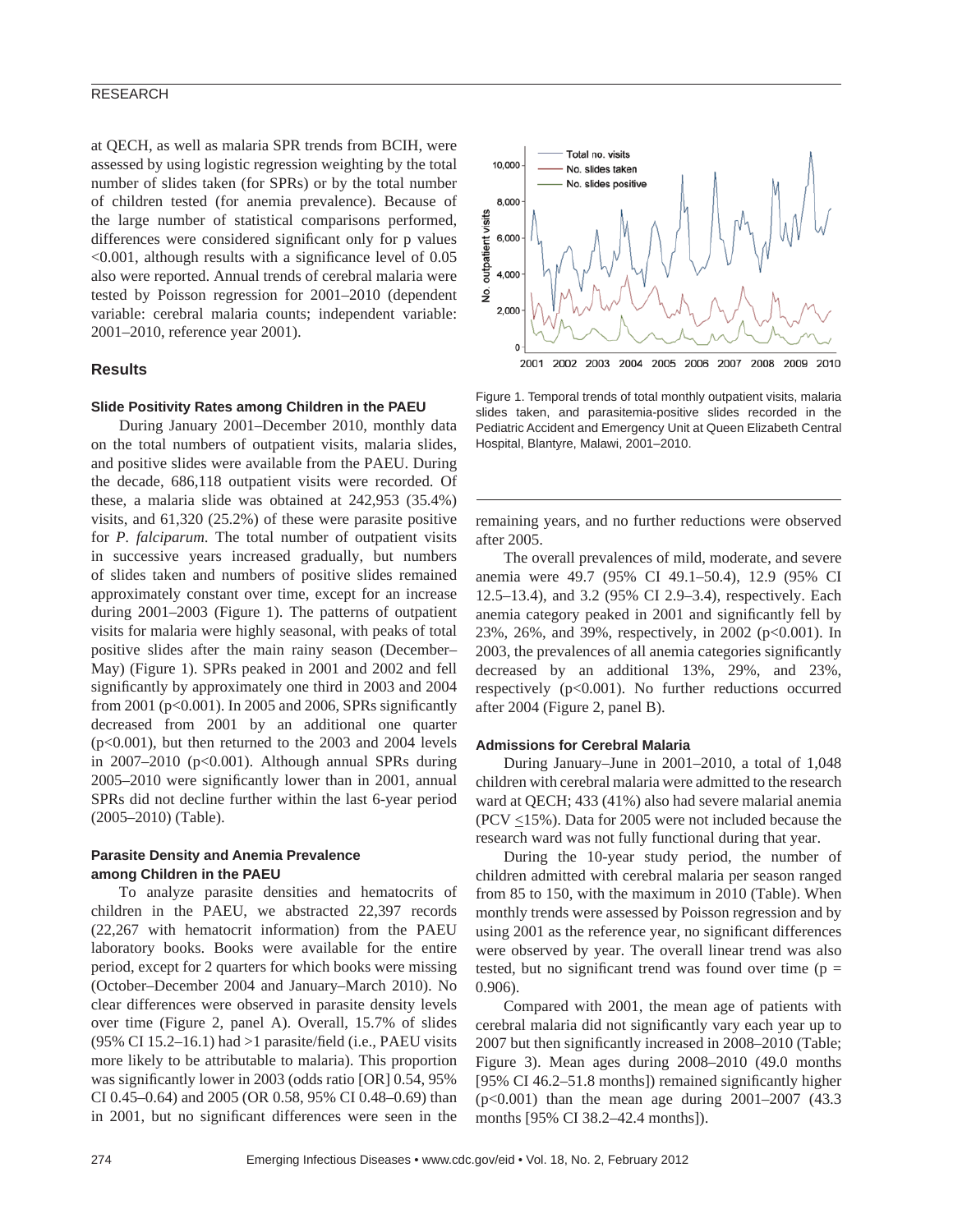| Table. Annual numbers of malaria-related outpatient visits and admissions of children with cerebral malaria at QECH and children |
|----------------------------------------------------------------------------------------------------------------------------------|
| hospitalized for elective surgery at BCIH who had a parasitemia-positive slide, Malawi, 2001–2010*                               |

|       | QECH         |                                  |                    |                      | <b>BCIH</b>     |                      |
|-------|--------------|----------------------------------|--------------------|----------------------|-----------------|----------------------|
|       | Outpatients  |                                  | Research ward      |                      | Trauma patients |                      |
|       | Malaria      | Parasitemia-positive             | Cerebral malaria   | Mean patient age, mo | Malaria         | Parasitemia-positive |
| Year  | slides taken | slides, no. $(\% )$ <sup>+</sup> | cases <sup>±</sup> | (95% CI)             | slides taken    | slides, no. $(\%)\$  |
| 2001  | 21,432       | 7,392 (34.5)                     | 131                | $34.2(30.0 - 38.4)$  | NA              | <b>NA</b>            |
| 2002  | 27,898       | 9,251(33.2)                      | 123                | 42.7 (38.0–47.4)     | <b>NA</b>       | <b>NA</b>            |
| 2003  | 30,238       | 7,217 (23.9)#                    | 106                | 45.0 (39.1-50.9)     | 320             | 49 (15.3)            |
| 2004  | 24.675       | $6,429(26.1)$ #                  | 124                | 43.8 (37.7-49.9)     | 448             | 50(11.2)             |
| 2005  | 26,853       | 4,591 (17.1)#                    | <b>NA</b>          | NA.                  | 551             | 102 (18.5)           |
| 2006  | 20.850       | 4,062 (19.5)#                    | 86                 | 38.0 (33.0–43.0)     | 481             | 80(16.6)             |
| 2007  | 23,996       | 5,969 (24.9)#                    | 105                | 38.3 (32.8–43.9)     | 651             | 97 (14.9)            |
| 2008  | 22,907       | 5,903 (25.8)#                    | 99                 | 51.8 (46.1-57.5)#    | 755             | 98 (13.0)            |
| 2009  | 21.126       | $5,374(25.4)$ #                  | 118                | 47.8 (42.8-52.8)#    | 406             | 74 (18.2)            |
| 2010  | 22,978       | $5,132(22.3)$ #                  | 151                | 48.8 (44.6-53.0)#    | 420             | 43 (10.2)¶           |
| Total | 242,953      | 61,320 (25.2)                    | 1.043              | 43.5 (41.8–45.2)     | 4,032           | 593 (14.7)           |

\*QECH, Queen Elizabeth Central Hospital; BCIH, Beit CURE International Hospital; NA, not available.

†Reference year 2001.

‡Five records had missing information on year. §Reference year 2003.

¶p<0.05.

 $#p < 0.001$ 

#### **Malaria Parasitemia in Children Admitted to BCIH**

Data from children admitted to BCIH for elective surgery were available for 2003–2010. During this period, a total of 4,033 slides were taken, and an average of 14.7% of patients had parasitemia. Although the SPR varied slightly by year, no significant trend was observed over the 8-year period (Table). Compared with 2003 (reference year), SPRs did not differ significantly for any year except 2010, when SPRs were  $27\%$  lower (p<0.05).

# **Discussion**

In several countries, including Malawi's neighbor Zambia, health facility data have indicated significantly declining trends in malaria (*4*–*8*,*23*–*25*). Investigators have attributed such declines (at least partially) to the rapid scaling up of malaria control interventions. To our knowledge, this study is one of the few hospital-based retrospective analyses to show no markedly declining trends in malaria during the past decade in a sub-Saharan African country (*26*). The apparently undiminishing malaria at QECH has occurred in the context of increasing efforts to increase malaria control interventions in the country and despite marked reductions in overall deaths among children <5 years of age (*27*). Progress has in fact been substantial in scaling up malaria control interventions in Malawi in recent years, but some parts of the country did not reach high coverage until 2010 (*13*). That evidence of a reduction in malaria in children was not observed in the period during 2001–2010 is therefore not entirely surprising; such a reduction might not become apparent until after 2010. Although use of insecticide-treated bed nets for children <5 years of age has increased quickly in recent years, reaching ≈52% in urban areas and 57% in the southern region (including

Blantyre), coverage of other interventions, such as indoor residual spraying, remained low (≈3%) in Blantyre in 2010 (*13*). In areas where dramatic reductions of malaria attributable to rapid scale-up of interventions have been reported (such as in neighboring Zambia), high coverage of interventions with both insecticide-treated bed nets and indoor residual spraying was achieved (*8*,*28*–*30*). Therefore, because indoor residual spraying coverage is likely to play a critical role in reducing transmission intensity and, ultimately, the incidence and prevalence of malaria, in 2011, Malawi expanded its indoor residual spraying activities to 7 districts (*13*) to maximize the effects of malaria control interventions. Strengthened surveillance systems capable of monitoring short-term changes in disease patterns and evaluating in-country differences in uptake of interventions will become key for assessing these expected effects.

The data presented in this retrospective analysis show little change in the pattern of malaria in children during 2001–2010 in Blantyre. The proportion of malaria-positive slides among febrile children in the PAEU declined in 2003 from the preceding 2 years, but no further reductions were observed after 2005. Approximate parasite densities assessed from thick blood films also remained similar throughout the decade. The prevalence of anemia decreased significantly during the first 3 years of the study period, but no further changes of note occurred after 2004. Trends in parasite density and anemia prevalence in children in the PAEU were based on a systematic sample of records. Although a systematic sampling approach could have led to a potential underestimate or overestimation of monthly figures, these potential differences are likely to have been diluted after monthly estimates were pooled to obtain overall annual figures and are therefore unlikely to have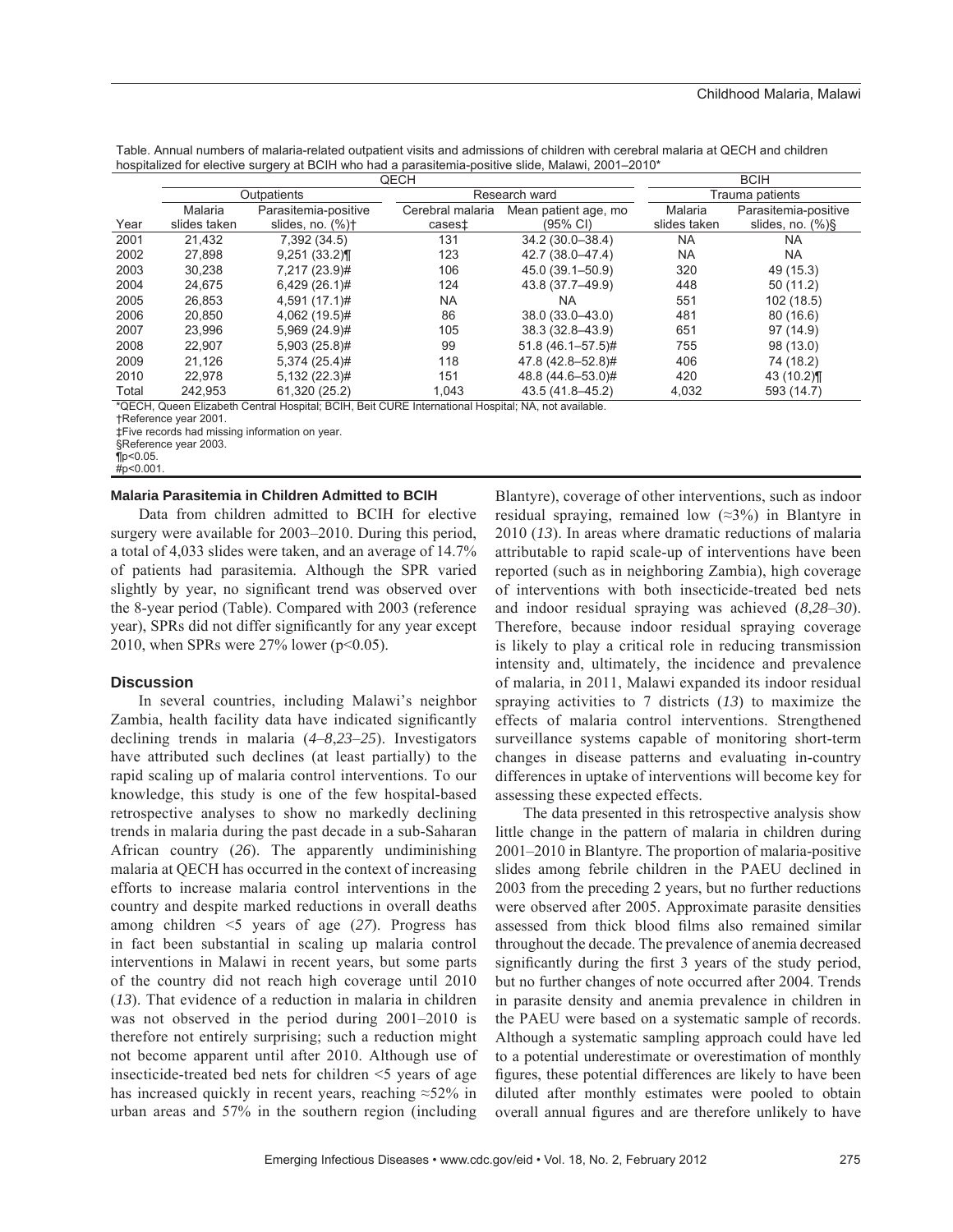# RESEARCH



Figure 2. Proportion of parasite density levels (A) and anemia categories (B) over time in the Pediatric Accident and Emergency Unit at Queen Elizabeth Central Hospital, Blantyre, Malawi, 2001– 2010.

distorted true trends of parasite density and anemia levels over time.

The unexpectedly high SPRs and anemia levels in 2001 might have resulted from the severe food crisis that affected the entire country during that period. There were reports at the time of increases in the prevalence of malaria and anemia in the Blantyre area (*31*). Because laboratory records from outpatient visits were not available before that period, we were unable to assess trends before 2001.

The number of children with cerebral malaria admitted each season to QECH has fluctuated moderately since 2001 but with no downward trend and with no significant reduction in any year since 2001. Variations in the rainfall pattern are unlikely to have played a major role in the variations in patients admitted with cerebral malaria. The amount of rainfall was fairly constant from year to year, and the months of peak rain coincided with the months of peak cerebral malaria admissions in all years except 2008 (N. Feasey et al., unpub. data).

The mean age of children with cerebral malaria was significantly higher after 2007 than in 2001. A shift of

susceptibility to severe malaria toward older children is theoretically possible in areas where malaria control interventions are being rapidly scaled up and has been reported elsewhere (*5*). Continued monitoring of our patient population is needed to confirm whether this trend is maintained. Unlike the situation in other sites, in Blantyre this recent age trend in cerebral malaria patients has not been accompanied by equivalent changes in SPR or anemia prevalence among hospital outpatients.

The use of health facility–based data is subject to several limitations. These limitations include lack of a known community denominator, likely variations in access to or use of the facility, and uncertain quality and standardization of diagnoses. Such data are best interpreted in the context of community-based surveys, which can provide data on the extent of coverage by various interventions and provide indicators of infection and disease prevalences among the population. We used malaria indicators from children admitted for elective surgery to an adjacent pediatric orthopedic hospital (BCIH) as a proxy for indicators likely to prevail in the community surrounding both hospitals. These data showed no substantial reductions in SPR during 2003–2009 but some evidence of a reduction  $(p<0.05)$  in 2010 from 2003. The SPR obtained from these trauma patients is a good proxy for the malaria prevalence in the community (*5*) because children attending a free trauma hospital are unlikely to be a biased sample with regard to malaria risk. Although the catchment area of BCIH is wider than that of QECH (because it admits children from the southern and central regions), and therefore could include children exposed to higher or lower intensities of malaria transmission than those of Blantyre district, the catchment area and referral patterns have not changed over time. Individual SPR trends are therefore unlikely to have been



Figure 3. Mean age (95% CI) of children with cerebral malaria admitted to the research ward at Queen Elizabeth Central Hospital, Blantyre, Malawi, during January–June, 2001–2010. Data were not available for 2005. \*Denotes a significant difference (p<0.001) in the mean age compared with that in the reference year (2001).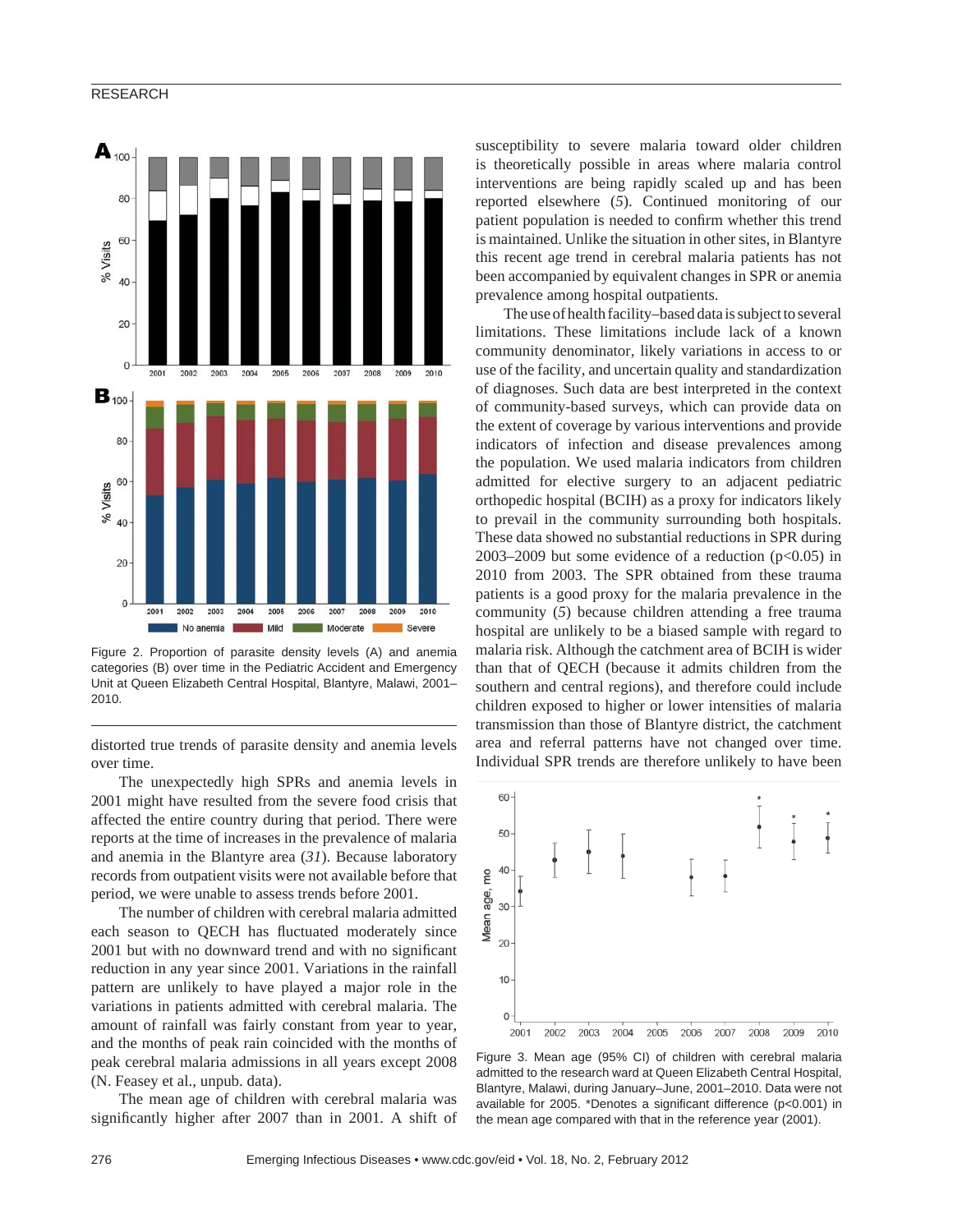biased in this respect. These data, based on a retrospective health-facility analysis that used a significance level of 0.001, suggest that the persisting levels of *P. falciparum* infection among children with fever at the hospital reflect a similar persistence of the infection in the community over the last decade.

Several factors might have led to underestimation of a decline in malaria prevalence, however. The increase in the number of outpatient visits over time probably reflects population growth of the area or changes in health-seeking behavior (from increased activities in health promotion that would have resulted in increased self-reported outpatient visits), and the number of slides taken remained roughly constant over time. This trend could represent a decrease in the proportion of attendees with a malaria-like illness; alternatively, the facility might have reached its capacity to conduct malaria tests, and when that capacity was exceeded, patients were treated for malaria on the basis of a presumptive diagnosis. If the latter occurred, we would have underestimated malaria in the later years of our study period. This potential underestimation is an intrinsic problem of retrospective health facility–based studies that might have resulted in a systematic bias in observed trends. Although a systematic bias could have occurred in the PAEU, we are confident that it did not affect the high-dependency ward because all cerebral malaria patients are admitted to this ward during the rainy season. However, previous studies reporting declining trends of hospital admissions for malaria (*4*,*6*– *8*,*23*–*25*) also were subject to similar limitations and should be interpreted with caution. Lastly, many children seen at QECH who were residents of Blantyre might have acquired their malaria in their journeys to rural areas because use of bed nets by short-term travelers is less common than for those sleeping in their permanent residence (*32*), which partially could have masked a true decline in malaria in Blantyre.

As malaria control efforts increase in Malawi and in similar areas, continued surveillance is needed to describe changes in malaria among a population exposed to lower intensities of malaria transmission. Significant increases in the mean age of outpatient and hospitalized children with positive slides and a rise in the proportion of cerebral malaria among all those admitted for severe malaria are among changes that might occur (*33*). Field-based surveillance and regular malaria indicator surveys are major methods by which to monitor the effectiveness of malaria control. However, to identify changes in disease patterns, mechanisms for the sustainable, prospective collection of surveillance data from health facilities will be increasingly needed to evaluate the effect of malaria control programs.

#### **Acknowledgments**

We thank the Statistics and Data Department at the Malawi– Liverpool–Wellcome Trust Clinical Research Program, the data management team of the Blantyre Malaria Project, and John Cashman for their contribution to the data abstraction. We also extend special thanks to the patients at QECH, the medical and nursing staff of the QECH medical and pediatric wards, and the Malawi–Liverpool–Wellcome Research Ward for their contribution to this work.

The surveillance of cerebral malaria at the research ward is supported by the Wellcome Trust Major Overseas program award (award no. 084679/Z/08/Z) and the US National Institutes of Health (R01 AI34969). K.G. was supported by the Center for Host–Parasite Interactions (Canada).

Dr Roca-Feltrer is a malaria epidemiologist trained at the London School of Hygiene and Tropical Medicine working at the Malawi–Liverpool–Wellcome Trust and the Liverpool School of Tropical Medicine. Her main research interests are short- and longterm malaria control interventions using different monitoring and evaluation techniques and assessing the safety and effectiveness of atemisin-based combination therapies for malaria.

#### **References**

- 1. Bryce J, Boschi-Pinto C, Shibuya K, Black RE; WHO Child Health Epidemiology Reference Group. WHO estimates of the causes of death in children. Lancet. 2005;365:1147–52. http://dx.doi. org/10.1016/S0140-6736(05)71877-8
- 2. President's Malaria Initiative. Country profile: Malawi [cited 2011 Mar 14]. http://www.fightingmalaria.gov/countries/profiles/ malawi profile.pdf
- 3. Rowe AK, Steketee RW. Predictions of the impact of malaria control efforts on all-cause child mortality in sub-Saharan Africa. Am J Trop Med Hyg. 2007;77(Suppl):48–55.
- 4. Nyarango PM, Gebremeskel T, Mebrahtu G, Mufunda J, Abdulmumini U, Ogbamariam A, et al. A steep decline of malaria morbidity and mortality trends in Eritrea between 2000 and 2004: the effect of combination of control methods. Malar J. 2006;5:33. http://dx.doi. org/10.1186/1475-2875-5-33
- 5. O'Meara WP, Bejon P, Mwangi TW, Okiro EA, Peshu N, Snow RW, et al. Effect of a fall in malaria transmission on morbidity and mortality in Kilifi, Kenya. Lancet. 2008;372:1555-62. http://dx.doi. org/10.1016/S0140-6736(08)61655-4
- 6. Ceesay SJ, Casals-Pascual C, Erskine J, Anya SE, Duah NO, Fulford AJC, et al. Changes in malaria indices between 1999 and 2007 in the Gambia: a retrospective analysis. Lancet. 2008;372:1545–54. http:// dx.doi.org/10.1016/S0140-6736(08)61654-2
- 7. Otten M, Aregawi M, Were W, Karema C, Medin A, Bekele W, et al. Initial evidence of reduction of malaria cases and deaths in Rwanda and Ethiopia due to rapid scale-up of malaria prevention and treatment. Malar J. 2009;8:14. http://dx.doi.org/10.1186/1475-2875-8-14
- 8. Aregawi MW, Ali AS, Al-mafazy A, Molteni F, Katikiti S, Warsame M, et al. Reductions in malaria and anaemia case and death burden at hospitals following scale-up of malaria control in Zanzibar, 1999– 2008. Malar J. 2011;10:46. http://dx.doi.org/10.1186/1475-2875-10- 46